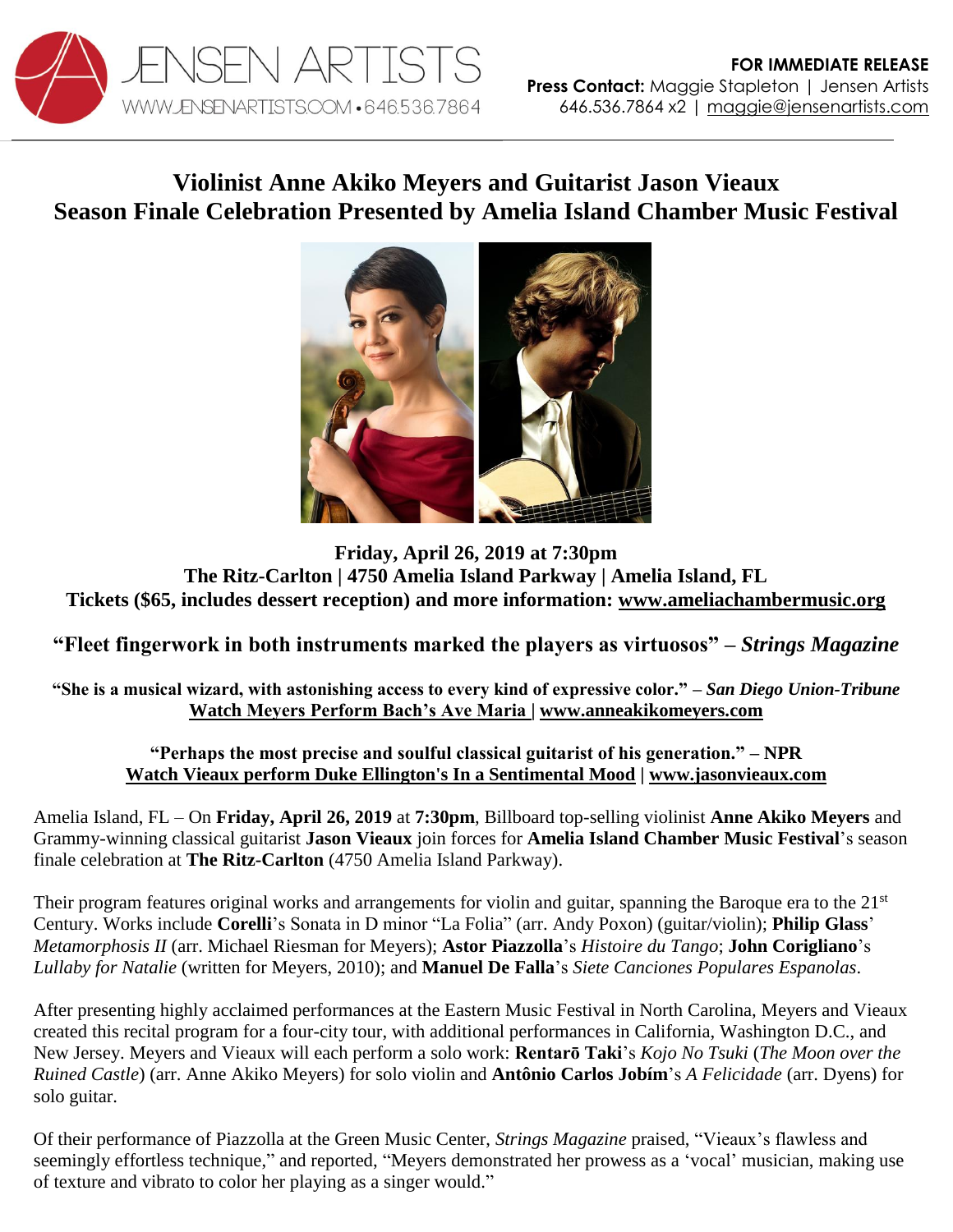Grammy-winner **Jason Vieaux**, "among the elite of today's classical guitarists" (*Gramophone*), is the guitarist that goes beyond the classical. His most recent solo album, *Play*, won the 2015 Grammy Award for Best Classical Instrumental Solo.

Vieaux has earned a reputation for putting his expressiveness and virtuosity at the service of a remarkably wide range of music, and his schedule of performing, and recording commitments is distinguished throughout the U.S. and abroad.

Jason Vieaux has performed as soloist with over 100 orchestras in the U.S. and abroad. Additional recent and future highlights include performances at Caramoor Festival as Artist-in-Residence, Chamber Music Society of Lincoln Center, Philadelphia Chamber Music Society, the National Gallery of Art, San Francisco's Herbst Theatre, Buenos Aires' Teatro Colon, Amsterdam's Concertgebouw, New York's 92Y, Ravinia Festival, and many other distinguished series. A first-rate chamber musician and programmer, he frequently collaborates with artists such as the Escher Quartet, harpist Yolanda Kondonassis, and accordion/bandoneon virtuoso Julien Labro. His passion for new music has fostered premieres by Jonathan Leshnoff, Avner Dorman, Jeff Beal, Dan Visconti, David Ludwig, Vivian Fung, José Luis Merlin, and more. Vieaux's latest CD release is a performance of Jeff Beal's "Six Sixteen" Guitar Concerto with the Norrköping Symphony Orchestra (BIS). He has upcoming releases on Azica and Naxos, and recent recordings include *Infusion* (Azica) with accordionist/bandoneonist Julien Labro; Ginastera's Guitar Sonata, which is featured on *Ginastera: One Hundred* (Oberlin Music) produced by harpist Yolanda Kondonassis; and *Together*  (Azica), a duo album with Kondonassis.

In 2012, the Jason Vieaux School of Classical Guitar was launched with ArtistWorks Inc., an interface that provides one-on-one online study with Vieaux for guitar students around the world. In 2011, he co-founded the guitar department at the Curtis Institute of Music, and in 2015 was invited to inaugurate the guitar program at the Eastern Music Festival. Vieaux has taught at the Cleveland Institute of Music since 1997, heading the guitar department since 2001. He has received a Naumburg Foundation top prize, a Cleveland Institute of Music Distinguished Alumni Award, GFA International Guitar Competition First Prize, and a Salon di Virtuosi Career Grant. His primary teachers were Jeremy Sparks and John Holmquist. Vieaux was the first classical musician to be featured on NPR's "Tiny Desk" series. Jason Vieaux plays a 2013 Gernot Wagner guitar with Augustine strings. For more information, visit [www.jasonvieaux.com.](http://www.jasonvieaux.com/)

**Anne Akiko Meyers** is one of today's most important violinists, performing as guest soloist with the world's top orchestras, presenting ground-breaking recitals, commissioning and performing new music, and releasing best-selling recordings. Many of Anne's 37 albums have debuted at #1 on Billboard classical charts and she was the top-selling instrumentalist of 2014.

Recently, John Williams personally chose her to perform "Schindler's List" for a television broadcast of *Great Performances* that aired on more than 300 PBS stations throughout America and was personally selected by legendary composer Arvo Pärt, to open his new concert hall at the Arvo Pärt Centre in Estonia.

This summer, Meyers will perform the Barber Concerto with James Gaffigan and the Lucerne Symphony Orchestra at the Ravinia Festival and premiere Adam Schoenberg's Concerto *Orchard in Fog* (a work written for her) at the prestigious Enescu Festival in Romania. In October, she performs the Mendelssohn Violin Concerto in Leipzig at the Gewandhaus and will tour Japan with the MDR Leipzig Orchestra, conducted by Kristjan Järvi.

In the fall of 2018, Anne released her highly acclaimed 37<sup>th</sup> recording, entitled *Mirror in Mirror* on Avie Records. Her recording of Einojuhani Rautavaara's *[Fantasia](https://www.youtube.com/watch?v=kXMAxPYiPVU)*, a work written for her, was the only classical instrumental work to be selected on National Public Radio's 100 best songs of 2017.

Meyers commissions and premieres works by many of today's leading composers including Julia Adolphe, Mason Bates, Jakub Ciupiński, John Corigliano, Michael Daugherty, Jennifer Higdon, Samuel Jones, Arturo Marquez, Wynton Marsalis, Arvo Pärt, Einojuhani Rautavaara, and Adam Schoenberg. She has also collaborated with a diverse array of artists outside of traditional classical, including jazz icons Chris Botti and Wynton Marsalis as well as Il Divo and Michael Bolton. She performed the National Anthem in front of 42,000 fans at Safeco Field in Seattle, and has appeared twice on *[The Tonight Show](https://www.youtube.com/watch?v=GHyQ-uwVvco)* in addition to the *[Countdown with Keith Olbermann](https://www.youtube.com/watch?v=CoPJrgF3FZw)*, *[CBS Sunday Morning](https://www.youtube.com/watch?v=GxxKF2ODh98)*,